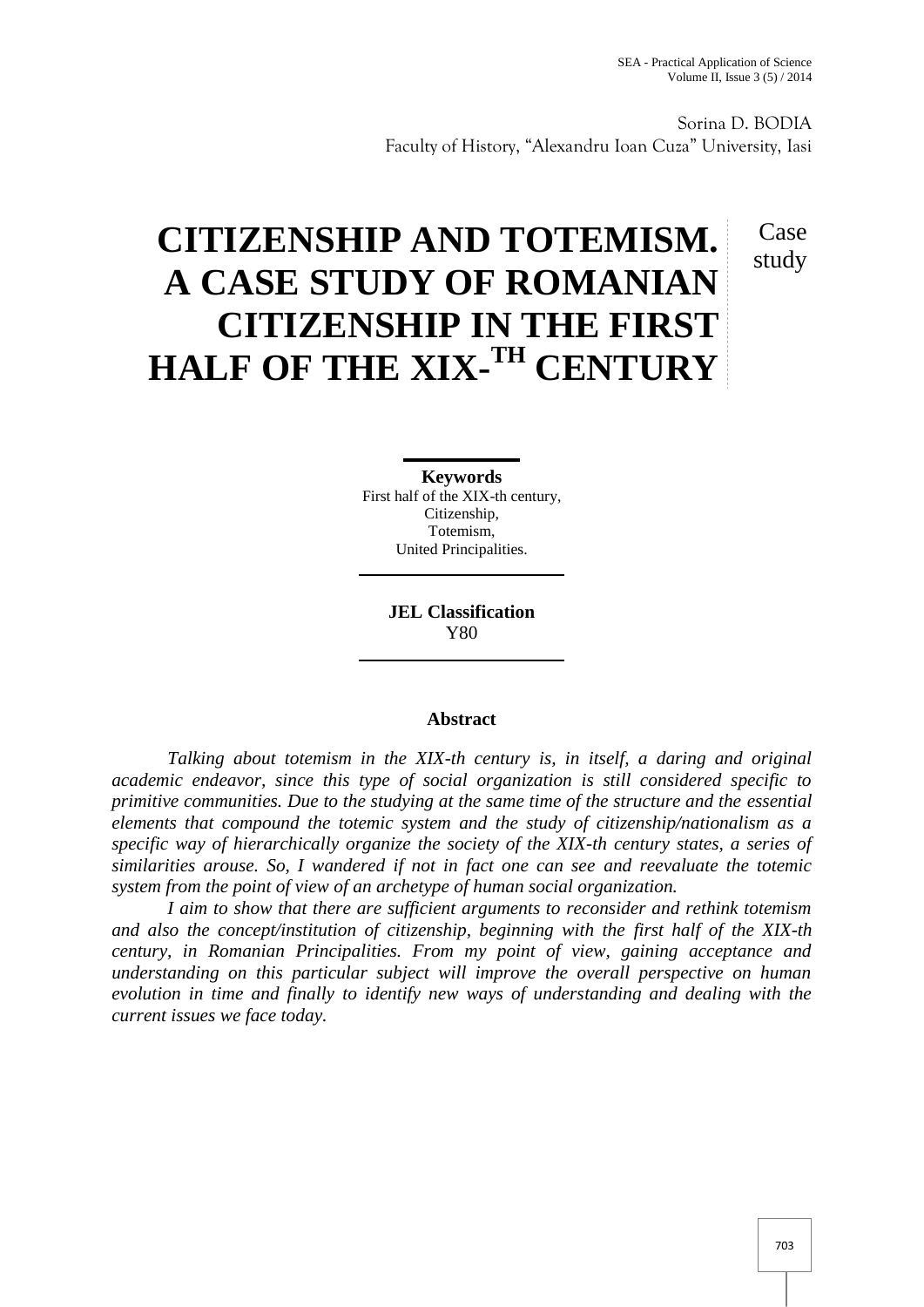Having a background in legal studies, I come into the research field of history with what I think may be an additional insight into the understanding of the different historical issues, mostly those concerning the relation between law and society and their imbedded evolution. So, it is only a natural preoccupation to identify and analyze different patterns, different frames in which a certain rule of law or juridical institution appeared and evolved. The first results of my research on citizenship brought up the fact that the key to unlock the true meaning of it doesn't lie only in the studying of the legal aspects, but also of the social and political ones. At its core citizenship, in general, has all to do with a social establishment, a social order, mainly because it encompasses the idea of group identity and of feelings of appurtenance and solidarity and thus the legal rules that aimed to regulate it developed in close relationship with these realities. Romanian citizenship, in particular, has organized itself as a social reality around a supplementary element of religious nature for whose existence we don't have to search too deep because it is obvious and transpires through every act and word related to the institution of citizenship.

More recent studies on the juridical system, using a psychoanalytic approach and having as starting points the works of Pierre Legendre, Peter Goodrich, David Caudill, succeeded to emphasize the manifestation of social unconscious and its influence on social organization around taboos and totems and from there on into the legal norms that regulated property, women status, social conduct and established a strict hierarchy among the legal actors and the architecture of court houses. Arriving at this point with my research, I felt the need to deepen my understanding on these things so I have studied the works of those whom I considered to be the most relevant to my interest, among which there are James George Frazer on totemism, Sigmund Freud on taboos and totems, Marcel Mauss for his anthropological perspective on prehistoric law, Alain Supiot and Romulus Vulc nescu for studies of social law. For my subject of interest, citizenship, I have concentrated my efforts onto the legal acts and codes issued in the first half of the XIX-th century in the Romanian Principalities and sometimes from a later period, up to 1866, the moment of first Romanian Constitution when United Principalities took the name of Romania. The explanation for going a little further than the exact half of the century lies in the fact that civil regulations concerning citizenship remained applicable until 1865 when the new Civil Code of Cuza entered into force. I have limited myself to them because if the idea that the law has evolved in accordance with the social customs then it would be interesting to take the

road back and start uncovering the historical realities starting from the contents of the legal rules. Also, it must be said the cited references are only of those works most at hand at the moment and not represent the entire bibliographical material used for the paper; sometimes the same idea or information can be found in more than one work.

Reading Sir Frazer's *Les origins de la famille et du clan* I gained the insight that totemism is a kind of social system which regulates the life of a tribe and divides it into clans (divisions) in which its members believe that they are united through a certain family relation and a common veneration of a natural species, may it be a plant, an animal or some mythological creature. Furthermore, people from the totemic societies feel that they are somehow bound to the totem and so they have to follow a specific behavior towards it. The nature of this behavior, weather of closeness (eating it) or distance (not eating it, not harming it in any way) (Sir James George Frazer, 1922, pp. 15-16) is important in the respect that the last attitude corresponds to the more evolved communities and this is one of those traits that will be found also into the analysis of citizenship and nation of the XIX-th century. The citizen will be asked to manifest respect towards the insignia of the state and of the nation, namely flags, emblems, institutions and to bring their contribution to the growth of the nation.

Studying citizenship as a legal and social institution in the time frame already mentioned I saw it worked as a way of establishing a sort of social hierarchy. The works of Dominique Schnapper, Gilles Ferréol and Andreas Wimmer, were of great help since they marched on the same idea and gave a lot of logical and historical arguments for it. Moreover, acceding to a place in the totemic community or in the citizens' community, one should undergo a certain procedure or a certain juridical process with ritualistic characteristics, as in the case of citizenship, with magical or religious implications sprung from that unconscious so tied to a sacred realm that transcended the material world yet so present in every aspect of the social, political and juridical life. Mauss brings wonderful arguments in this direction in his work, *Sociology and anthropology,* when studying the prehistoric Roman law. His reasoning is clear and it can be applied to any legal institution and also can be put on the same larger research path of Legendre, Goodrich and so on.

This is how the first and most important question popped up into my mind, did we actually overcame, in the XIX-th century, the archaic social structure and the correspondent law or we remained stuck in the same pattern of things and the only difference it is actually a fiction, an effect of natural evolution of men hidden in nuances but not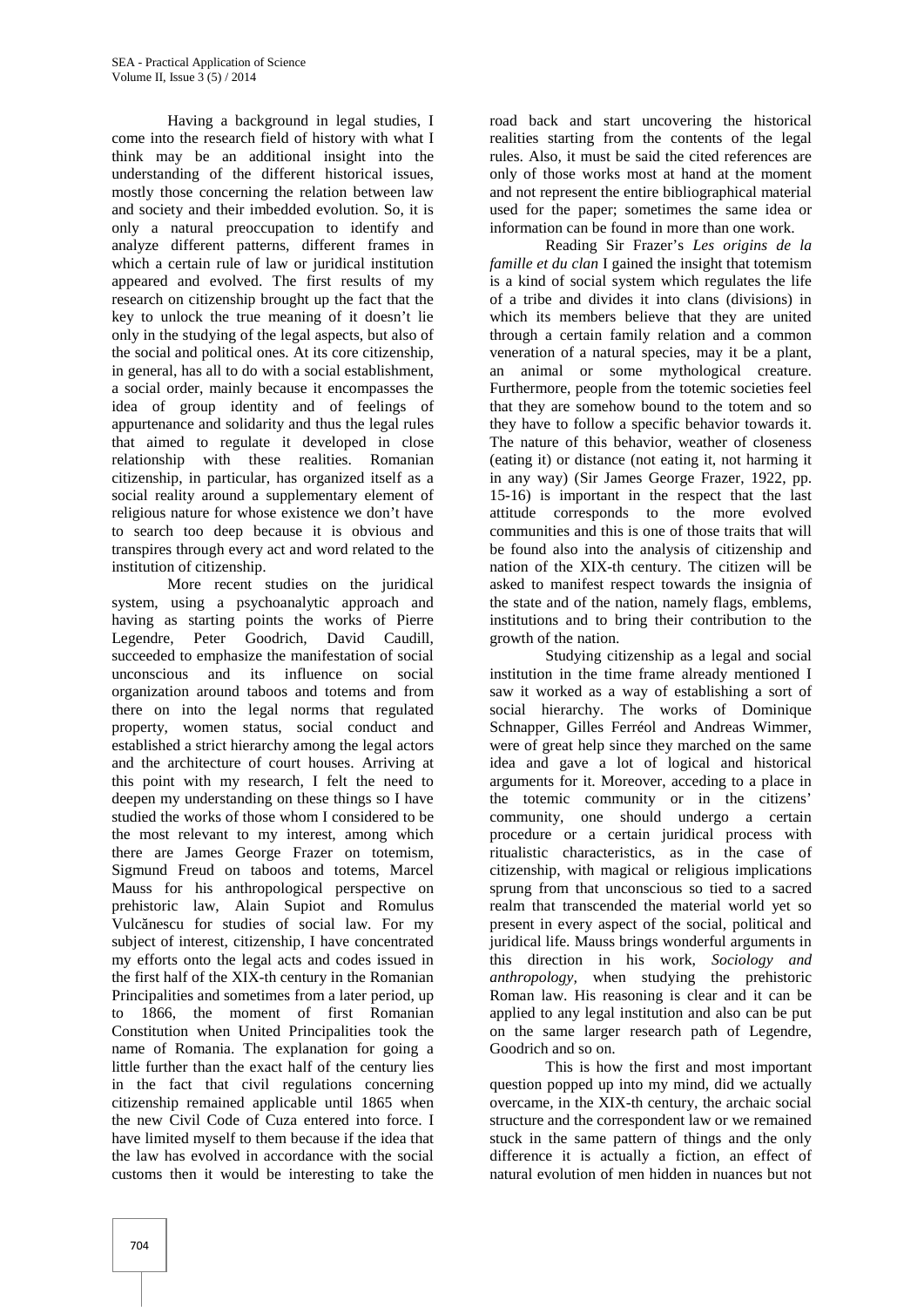in real ruptures from the past. John Ferguson McLennan's assumption (1869) that many of our old or modern habits and customs should be understood as vestiges of a totemic era (Sigmund Freud, 1996, p.18) gave me the proper impulse to follow my instinct and deepen a research on this exact segment. Though contested on some of his ideas by Durkeim, Lennan's work can still be reconsidered and used. At this point I must say I detach myself from any pretence that this case study is a real theory, I would say it is rather a quest, an endeavor to extend some settled conclusions from different areas of research to my own, concerning Romanian citizenship in the first half of the XIX-th century and hope the results will encourage me to further into this specific direction. Further, due to the limited space I will not present the full argumentation or the detailed evolution of the basic elements of interest.

Given the above information, presented so briefly to you, I have decided to make a comparative study between **totemism** and **citizenship** looking at them from the same perspective, **as systems of social organization built on the same three poles: group identity, ritual (magic, religion) and feeling of belonging**. Of course, due to the fact that totemism is something characteristic to the primitive societies and citizenship to the more advanced ones, there aren't perfect similarities but only resemblances and indicators of the same pattern, not of realities, nor even of motivation, some of them being lost and then rediscovered and reshaped. Also, for the present case of study I considered of no particular relevance the debates along the origins of totemism and just stick to the idea that this system based on totems was and is a historical reality whosebasic structure of greatest importance for my paper.

Philosophically speaking a man can consider himself a citizen of the world, but the more material reality obligates such a person to enter into a social organization in order to benefit from a normal life that supposes a personal and a social identity, appurtenance at some group, creating and keeping relationships with his fellow men because if not he will end up in one of the two situation Nietzsche attributes to such a men, being either a beast either a supra-man. "Nobody is a citizen of the world we all are French citizens, American citizens, Japanese citizens …" (Alain Dieckhoff, 2003, p. 61), in other words man as an individual and men organized as a community requires a **social identity.** Such a matter is known by men since the dawn of time, known instinctively or rationally is of less importance, hence apparition of names and of the act of naming. Names just as totems are symbols which help man to put order into the surroundings in which he lives and into the relationships he creates with the living creatures next to him, human, animal or of other nature. But

the uttering of names or of totems has a stronger meaning and impact because through this gesture a lot of important information is disclosed, social status, family relationship, personal traits. (Marcel Mauss, 1999, pp. 338-339). We find similar behavior in the society of citizens. During the feverish year 1848, when the Romanian revolution unfolded, most of the speeches addressed to the people by C. A. Rosetti started with the appellation "Citizens!" alongside more familiar and personal words like "brothers" or "Romanians" or word associations such as "Justice. Brootherhood" (Central Universitary Library "Mihai Eminescu", Iasi, *Documents No. 213* and *No. 214*). Actually, researchers observed that starting this period of time words and images took a more important role in the political and social process of awaking the latent forces of the nation becoming a vital way of conveying the unification message. Figure 1 is relevant in this sense.

Therefore, totems served as a way of recognizing individuals, families, tribes, clans and so on. Members of a certain clan-totem wear the totem as a sign of distinction and in special occasions – birth, initiation, marriage – a more profound connection with it is revealed and confirmed through special gestures and words. Also, the researchers identified a hierarchy between the clans and also in the smaller divisions inside it (tribes) that helped the community to assure for itself a longer and more stable course of life. Even more so, it is demonstrated that clans cooperated and were united in such a way that they understood the need of subordinating the individual interest to the general one and that the totemic bound is even stronger than the blood tie. A feeling of collective responsibility and solidarity penetrates the totemic clan (Frazer, 1922, p. 43) and, I might say, of order, hence the unique totem every clan had established for themselves. Proof of this reality can be tracked with the help of archeologists in almost every community by observing their culture, their exterior manifestation, such as body paintings, clothes, jewelry, pottery and weapons that all bear the totem, the distinct mark of that social group, as seen in Figure 2. Some scholars affirm that even the palaeolithic carvings and paintings may have had totemic significance. (Carveth Read, 2014, p. 227).

From this point of view I consider the many and different coat of arms that were used to give a distinct social status to a family, to distinguish a city or to "baptize" a nation-state are in fact a more modern manifestation of totemism. A continuity of this custom can also be seen in the use of symbols on shields and other military equipments, including uniforms that bore the symbolic figure of the state of appurtenance and thus giving legitimacy and a feeling of empowerment to the bearer. If the reporting of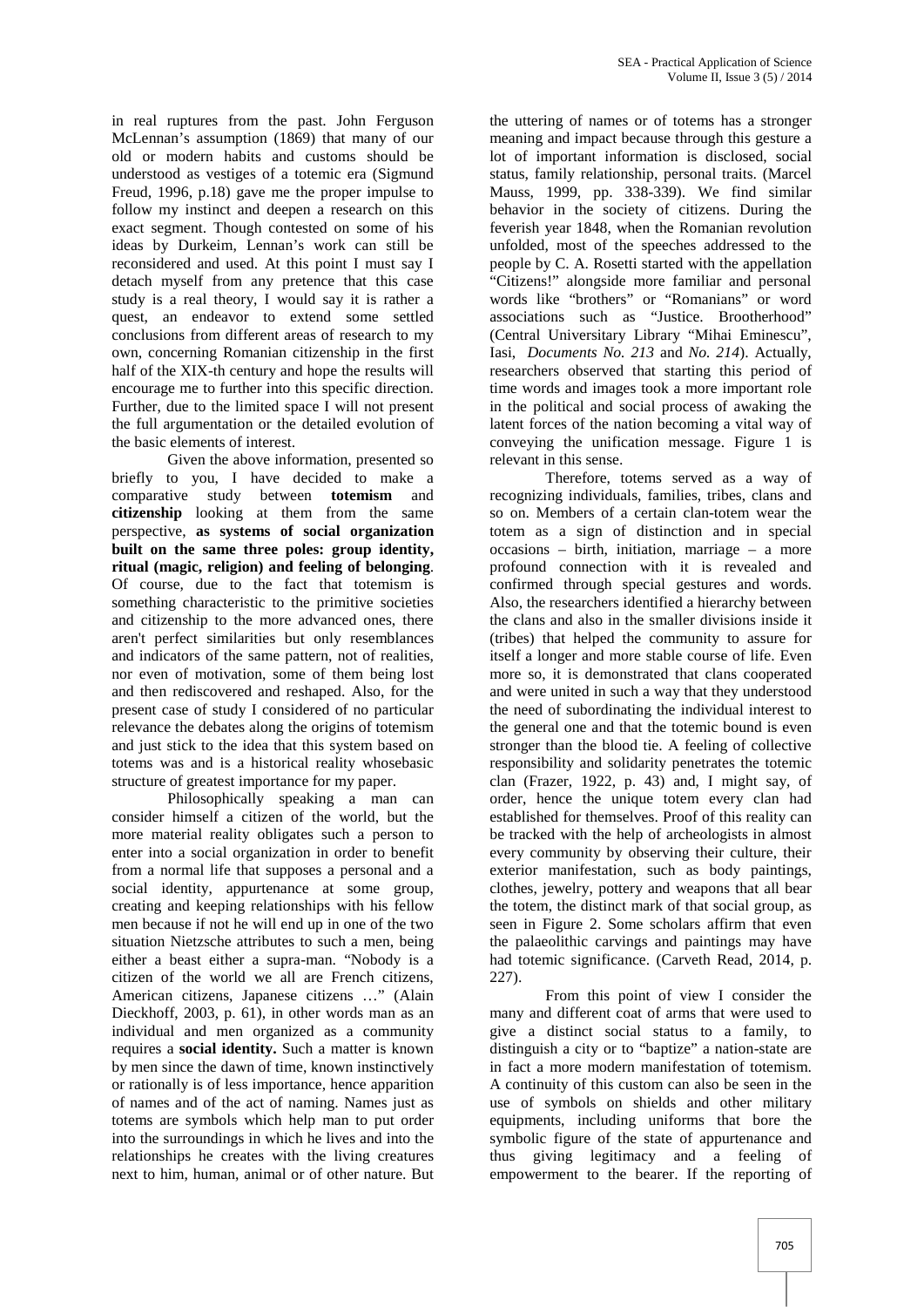people to the totem varies from the opinion that they are its parents to that that they are its descendents and always under the feeling that belonging to the totem group offers some kind of protection. In the case of citizenship, to fully understand the connection we have to go a little back in time to the moment when modern ideas of nation and national state where first theorized. Undeniably, man thinking and reasoning has evolved throughout the centuries and the understanding of the world, of the man's place in the universe and in his importance in the more immediate world, the community. Man's instinct of protection and its correlative emotion, the need for security, suffered dramatic changes, both have deepen in two directions, a vertical one so, he became more aware of himself and the individual in general and an horizontal one, which encompassed more than his family and immediate social surroundings up to encircling into his obligations of protection a community of peers, of citizens. This new society, based on citizenship or on the idea of nation and of common origins, has been the new source of legitimacy and empowerment, of the feeling of solidarity and responsibility toward the Motherland or the Ancient Fathers and gave birth to a more complex series of symbols and of identity markers. Nonetheless, because we talk about the XIX-th century, a period of time with many oddities and changes, we should not fall into the trap of thinking that everyone just raised their hearts and met together for the making of a desired and historical project; or that this national project was done at a shelter from the foreign powers and their influences (I. C. Filitti, 1914, pp. 1003-1005). In this regard the modern civic society differs very much of the more primitive ones, or we think this way because we have more proof to sustain that in regard with the first one and less for the second one.

A distinction between citizenship and nation must be very well done, while the status of citizen gives the men the feeling of belonging and of safety, knowing that not only he will protect others but others will protect him too, the nation which is more related to the idea of state and motherland and not of the individual is the one giving the fundamental legitimacy and the ground on which all prerogatives born out of citizenship will be ensured with full liberty to manifest and express; the national state has obligations toward the citizen-individual and must fulfill them in order to ensure his loyalty. In order to do so it gives the citizen-individual different symbols of appurtenance and makes possible for him the exercise of a greater variety of rights through comparison to a foreigner. The question if the Romanian people of that time understood thing in terms of responsibility and hierarchy of interest, those of the nation being above the personal one,

can be answered yes and it can be sustained with a great number of historical information. To cite but one, an excerpt from one of Barbu Catargiu's speeches in the session of General Assembly on the  $21<sup>st</sup>$  of March 1862, while the Press Law was discussed, "Please, sirs, warm up your Romanian hearts, animate your hearts with patriotism (…) let aside your own person and preoccupy yourselves with the greater person, with Motherland". (Iulian Oncescu, 2011, pp. 317-318).

If we analyze the elements that compound the emblems of United Principalities after 1859 we can see that they translate into images a part of the Romanians' history, a descent from a powerful lineage. For example, the eagle stands for the Romanian Wallachia and the Roman origins of the Romanian people and the bull for Moldavia, for unity, as it can be observed in Figure 3. Other symbols like the sword or the scepter, the sun or the moon, appear on different emblems or flags as an expression of power, kinship or source of power. In the same time, we can see that even different state institutions, have their own emblem (Figure 4) like clans in a tribe, but in a clearer connection with the principal emblem, that of the state/nation. (Laurențiu- tefan Szemkovics, 2014, pp. 65-78) As in the case of totems this identity, this national marker has its origins in the system of feeling of belongings and in its magical naturally derived from the same type of conviction that the totem or the nation are in themselves a greater force that transcends the limits of the individual. Unlike the primitive symbolism, the modern one is itself regulated and confirmed as a identity marker first through the influence and Church and religion (the Church kept responsibilities regarding state archives, legal acts for civil status etc.) and after laicization through the administrative and civil laws. We can find the historical confirmation of this fact when we read the Paris Convention for the organization of United Principalities, article 46 states that the army of both principalities will keep their present flags, but in the future these flags will also bear a blue band (Ioan M. Bujoreanu, 1873, p. 10). Other stipulation can be found in Princely High Orders issues in this period of time with the exact purpose of regulating the flags and coats of arms of different military units.

In any given type of community, totemic or more modern, when a stranger wants to become a part of it, he must undergo a certain **process, ritual** established by the community. For the primitive societies the common procedure assumes some physical trial and/or some tests with magical appearance, while in the more evolved ones things have a more complex route. Primitive initiation rites (Figure 5) also imply the idea of entering into the community because young males/female weren't considered as full members until the completion of these rites, just like in the case of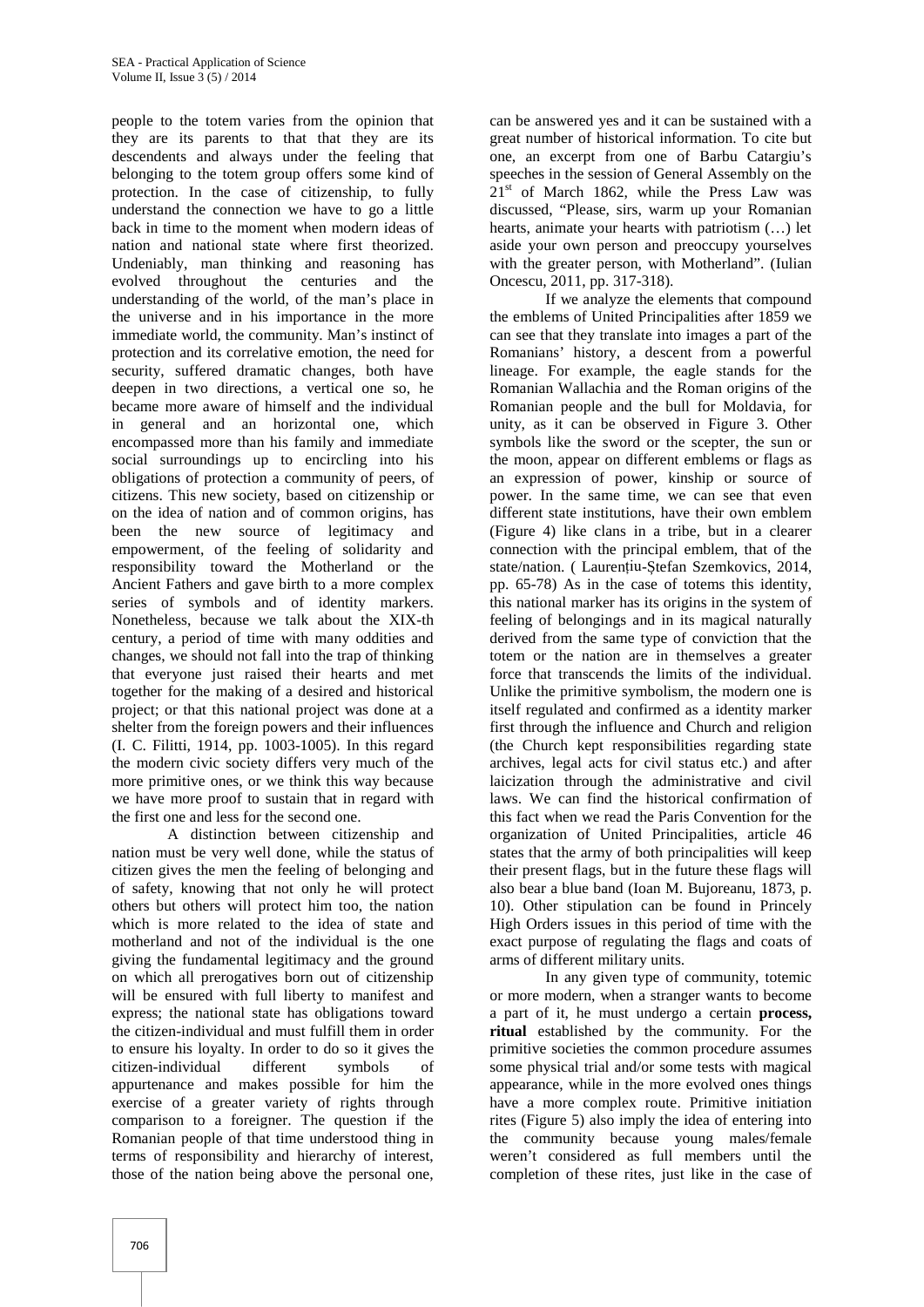citizenship where only when one would be of age would receive his full civil and political capacity. Regarding our community of citizens, in the first half of the XIX-th century, we observe that the process of entering the community developed into a more complex ritual with elements of different nature, juridical – there a clear rules to be applied, moral – a specific attitude towards the mother country, spiritual – to belong to a certain religion or to embrace it. In the case of United Principalities, the procedure would start with a petition addressed the Lord and afterward The Public Ordinary Assembly, later on to other authorities, such as State Council (Nicolae Iorga, 1914, p. 200), would conduct an inquiry to verify the truthfulness of the information and of papers presented in support of the petition. If all conditions were met by the petitioner than a decree or diploma of naturalization would be issued in accordance with the majority and in the end signed by the Lord. If we really want to see into the significance of this entire process we should look into the deeper meaning of the idea of decree or diploma. This was no ordinary legal paper, it was a diploma or as we might say a coronation, a recognition of some extraordinary facts, of some special merits. We should not forget that the process lasted for almost a decade that continuous proofs of faithfulness to the motherland were asked and that by the end of the trail period if the individual would not give sufficient evidence of his attachment his petition could be refused. The older idea of the decree is even harsher in meaning since it is barred by the cultural or educational meaning of the diploma, implying by its juridical and political nature something more serious and strict. Documents from that time, when read and analyzed at linguistic level confirm the above assertion.

For example, in a Decree from June 1848, concerning the petition of Enric Vinterhalder, issued by the Provisional Government, we find the following beginning, "*Justice – Brotherhood in the name of Romanian people"*, element that lets us know that such a decision is done in accordance with the will of all Romanians (Barbu B. Berceanu, 1999, p. 270). If we think that Romanian legislation doesn't admit the possibility to grant citizenship within collective petitions, but only in individual cases, we can better understand the importance of this act. Maybe the centuries of foreign domination left more than one mark in the collective soul Romanians that lead to unconsciously legislate a series of restrictions meant to keep the foreigner, "the enemy" at "the gates" of the community. Another more practical explanation is that concerning the national interest and integrity, the religious element bearing a political symbolism, that of internal autonomy. Coming back to the Decree mentioned above, the motivation it contains is relevant and I will reproduce it here, "*Because*

*Mr. Enric Vinterhalder has lived on Romanian land for nineteen years now, because through his conduct in all this time he knew how to earn the respect and love of every Romanian, because through the knowledge he has on Romanian language, through his poetry full of sweetness and of a real love for Romania, even through his powerful help and sacrifice that he has done for Romania and for the success of our revolution he proved that he is one of the warmest and truest sons of Romania".* This is an example of what it was called "the proof of Romanian feelings and moral" (Iorga, 1914, p. 201). To further emphasize the importance of citizenship, not only for the Romanian political project of building a national modern state of law, but also simply for the state powers and their legitimacy we should take into consideration that this was a Provisory Government and the act of issuing a diploma of naturalization was a proof of power and national confirmation of it.

It is true the observation that this is a very passionate motivation, but it is in the end another argument in favor of the opinion stated above, that granting citizenship was of great importance. Researching the content of other similar acts but from a later period, starting with 1880, we can observe a decrease in the warmth of the discourse as a sign of a process that gradually becomes more common, more ordinary. The same process of dilution can be traced in regard with totemism as a social system though small totemic communities exist even today.

What is somewhat particular in the Romanian citizenship case, but not unique since we can find the same trait at other countries from South-Eastern Europe, is the fact that we find here the **religious element**; even though in the first half of the century we see it working as an element of cohesion for the society, like the **magical element** in the totemic communities, we also see it in a stronger position in the structure of society and from this position acting like an element of permanent exclusion of the foreigners. In short, in the totemic societies the magical element is a presence in the day-by-day life, the primitive men lives in a world dominated by superstition and fear where magic is seen either as an instrument to invoke and receive protection (Figure 6), to ensure food for the community through multiplication rituals or to control the forces of nature in the behalf of fellow clansmen. Even the names and the act of naming things or human itself are considered to be magical. Rituals include dancing, invocations and different kind of ceremonies, some practiced regularly to ensure the unity of the community. The presence of prayers and of heroes, on the other hand, is a sign of a more developed society that has already engaged itself on a road of progress from magic to religion.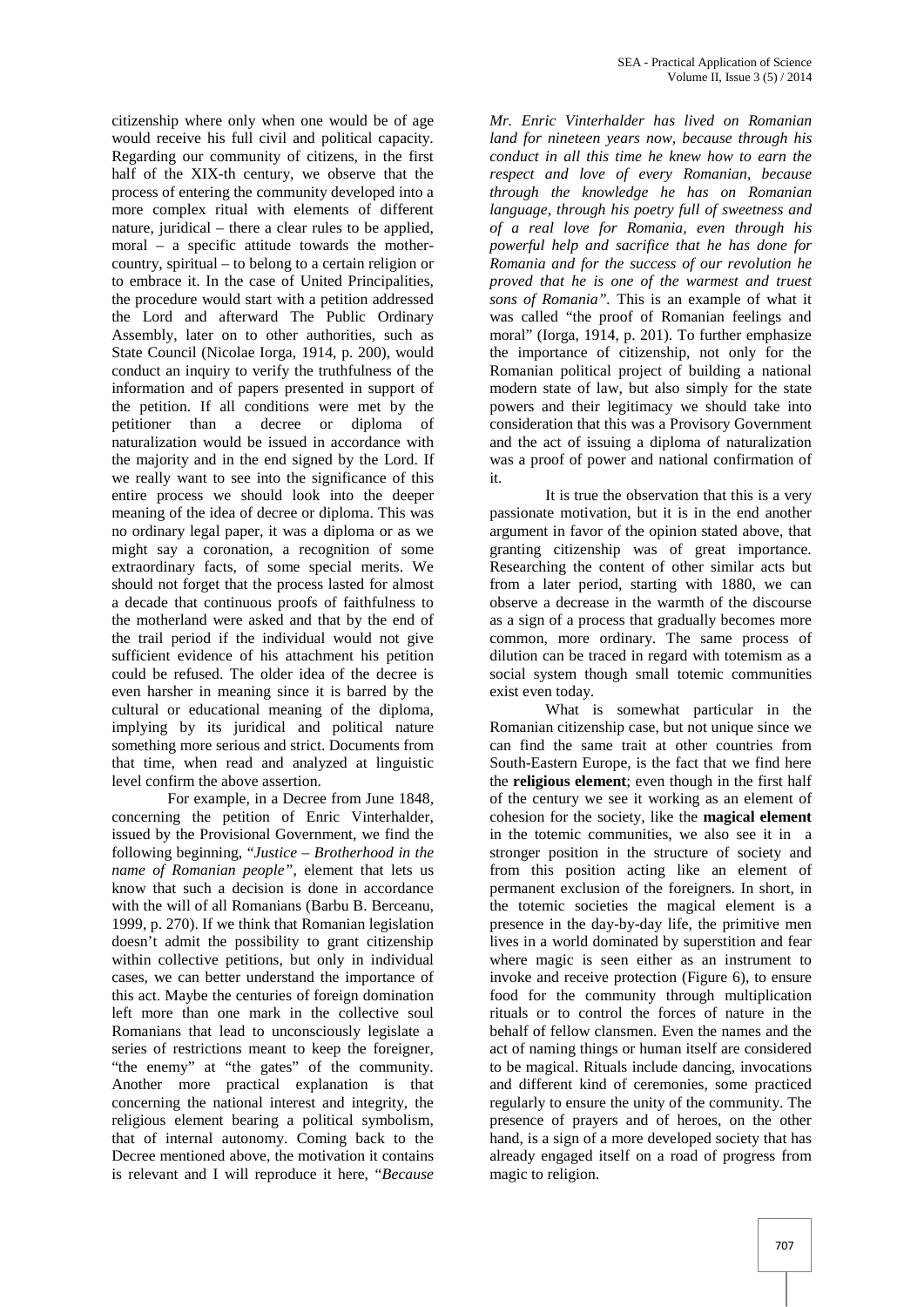As I mentioned already in the introduction, in Romanian case citizenship is conditioned by the appurtenance to one of the Christian religions, preferably Orthodoxy (Keith Hitchins, 2002, p.109). I will come back later on this particular idea. Of no less importance is the historical fact that at that time existed discriminatory tendencies between the different Christian religions because it shown to what extinct this problem has gone in those times. Armenians and Catholics were subject of such discrimination as we can very well see when reading the many Parliamentary or Assembly debates, for example during the 12 November 1857 session when it was in question weather to give or not political rights to all the country's inhabitants. (Mihail Kog Iniceanu, 1959*,* pp. 28-45). The moment is not to be neglected, 1857 is the year when the Romanian Principalities where summoned to present their wishes on the future political organization. Also, we should not neglect the reasons for such a passionate discrimination and pass over it without briefly showing its source. One of best historical resource is that of the many firmans or letters of permission issued by the Ottoman Sultan on different occasions. Such a firman, addressed to Lord Ioan Sandu Sturdza, in 1822 reveals the causes of the above mentioned discrimination and locates it in the Phanariot period when Greeks and Armenians abused the Romanians by using their political, commercial and religious positions. The firman says that all these people of Armenian or Greek origin to pass to Rumelia province and leave the Principalities. Exceptions were allowed and the power over them was given to the native people who could choose to whom to give a kind of guarantee that they are honest people and can be allowed to continue living there. (Dimitrie A. Sturdza, 1888, pp. 302-306).

We don't find such a restriction in Western European countries, like France that has a more universal understanding and application of the rule of law regarding citizenship; maybe because of their international status as empires and not as countries struggling for independence and international recognition of their individual national being; maybe due to the fact that those societies tried so hard to detach themselves from the religious influence exerted by the Church, we should not forget that after all the Western society of the XIX-th century is extremely rational and individualistic and searches a state of freedom from the traditional authorities, the King and the Church.

But the social phenomena of totemism didn't just guided the evolution of the magical element, also it suffered a reversed influence when some religions, if not all of them, become sources of totems. It is the case of Christianity too, where we find the lamb as a totemic animal, the crucifix, the Holy Water or the name of the Lord as amulets,

as symbols of protection or, sometimes, as omens when they appeared as images in a dream or in nature on a tree or an animal. More sophisticated uses of protective character of religion can be found in the idea that the Romanian nation and on consequence Romanian citizenship is a reality to whose creation religion gave all her powers, all her weapons. Statements like the one of Boerescu, "Romanians' Union (…) is done through the use of moral powers, spiritual weapons" (Oncescu, 2001, p. 300) are very common mostly after 1848.

Also, the use of these symbols served as a way of establishing a social identity and a distinction in the more cosmopolitan societies of some cities like Iasi, Bucharest or Braila. Moreover, the Christian religions abound in rituals and processions done at regular time intervals and on specific occasions for the purposes of celebrating and of symbolically restoring the primordial unity; other rituals are done in extraordinary situations either for blessing some important acts, either for protection. One such moment is the burning of Organic Regulations (fundamental law of organization of Romanian Principalities) and of the Almanac of the nobility at the year of revolution, 1848, with the participation of higher religious figures. It was an act of symbolic liberation from the oppression of old authorities that proven themselves up to that moment as enemies of the people and friends of the impelling foreign powers. As we can see in Figure 7, a painting presenting the historical moment in an allegoric manner. The Almanac of nobility is personified, has the head of a fox, symbol of wickedness and treachery and from this status it is not burned, it is hanged. Next to this character there are people holding flags on which one can read: Liberty, Brotherhood, Justice.

The totemism of Christianity extended itself onto its members thus onto the Romanian citizens and this why we have restriction regarding marriage with foreigners of other religion. In fact, this kind of prohibitions is largely spread throughout the world and can the found in any religious texts, mostly known at Israelites and Muslims. Once again we assist the power of religion that seems to be a totem in itself, hence it needs to be protected and kept alive because it is not only the main element of cohesion, the vital force of the society, but in the same time it is an intimate part of the inner being of every individual. Although it is true that such a manifestation of religious totemism is not due to the new existence of individual as citizen he nonetheless inherits it. Articles 80 and 91 from the Calimach Code (1818) state the interdiction of marriage between a foreigner and a native, between a Christian and a non-Christian. Also, the next articles stipulate a series of interdiction regarding the marriage between members of the same family up to the  $8<sup>th</sup>$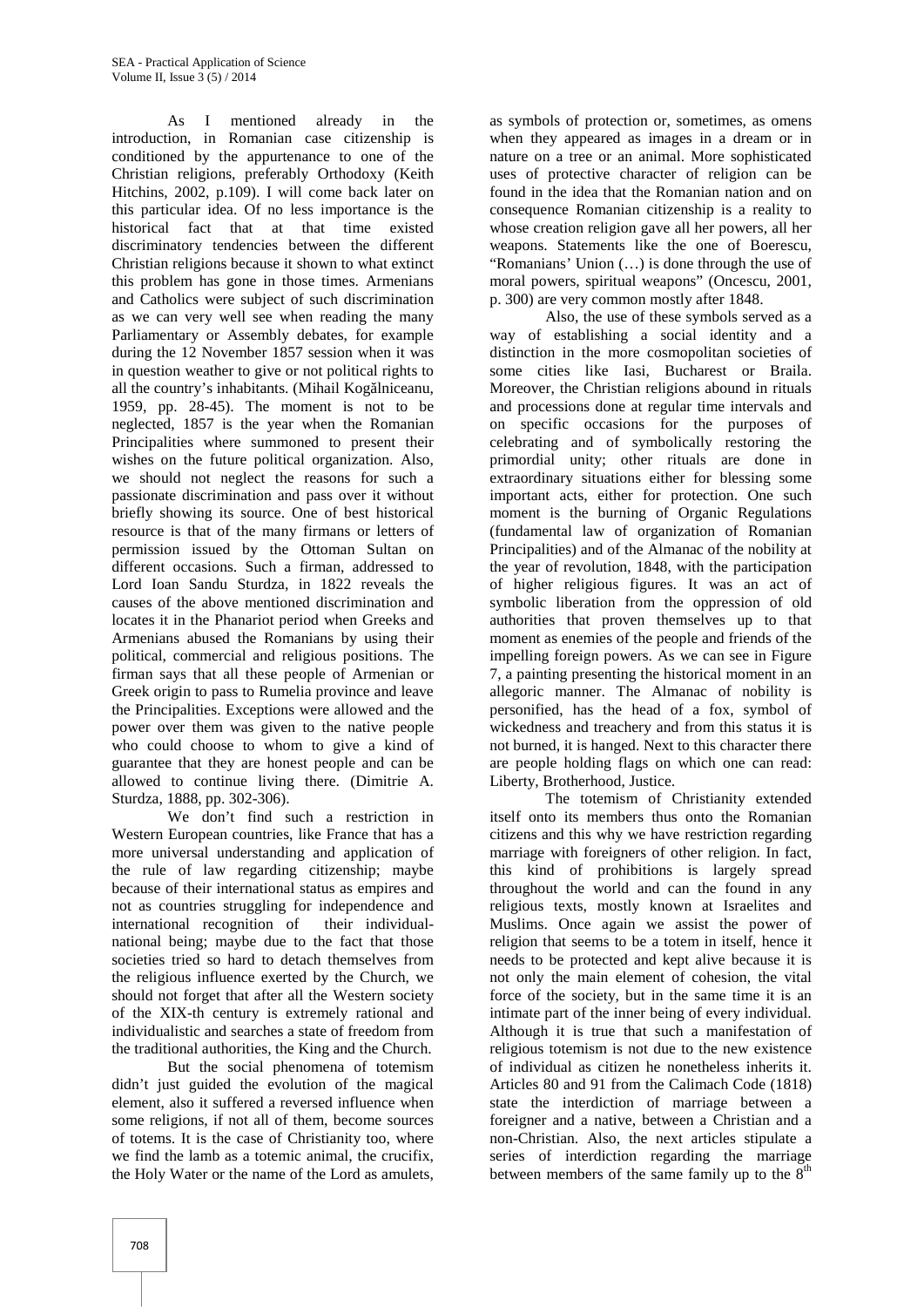spoke. This last prohibition will be kept by the Romanian legislator through all the period of time we are concern of and it can be found also in the Civil Code from 1865, articles 127-150, but in a more relaxed form, maintaining the interdiction only up to the  $4<sup>th</sup>$  spoke. From the reading and interpretation of the juridical norms concerning marriage and citizenship we can extract some ideas about the women's place in the society. Thus, the marriage with a noble woman can reduce the period of trial for citizenship from ten to seven years, if all other conditions are fulfilled, according to the Organic Regulations of Moldavia, Annex Letter X (Dumitru Vitcu (ed.) & Gabriel B d r u (ed.), 2004, pp. 566-567). But in the Civil Code from 1865 such a rule does not longer exist and it is "replaced" with another, contained in the  $12<sup>th</sup>$ article, that if a foreign woman would marry a Romanian man then in effect of that she will be considered as of Romanian citizenship. Even though, as we can see, an express regulation concerning the marriage with a Romanian noble woman does no longer exist, the custom that gave birth to prior regulations was still kept and applied.

But this reality is completely different from that of a totemic society because our Romanian society applies the rule of endogamy such a role. whilst the totemic ones practice exogamy, the prohibition to intermarry between members of the same tribe or clan. Something else is interesting here, the fact that not even in these primitive communities these restrictions are not founded on the totemic rules but on sanitary reasons. The primitives seem to have anticipated the scientific fact that relationships between members of the same clan might lead to mutant results (Read, 2014, p. 225).

In the works of Frazer something else strikes and that is the affirmation that the totemic societies are characterized not only by totemism and magic but also by democracy (Frazer, 1922, p. 35). Well we can find democracy in the ancient history but after that it seems to be forgotten only to be rediscovered at the dawn of modernity. This is yet another aspect that brings the totemic system of social organization closer to the one based on the concepts of nation and citizenship. But a question arises, what is the common trait of this idea of democracy that can be found in both societies. The answer would be that it is related to the common people and not to the political or social elites that rule over the tribe, clan or the citizens; community and thus they gain a certain status that protects them against the arbitrary of their leaders and also a strong exterior foundation for their need of belonging, for their sentiment of appurtenance. Also, for the XIX-th century democracy can be translated with the help of two legal institution, rights and liberties.

In this context **the Law** becomes the guarantor of this state of things. Even though Alain Supiot in *Homo juridicus. Un eseu despre funcția antropologic a dreptului* says that the guarantor is the State (pp. 70-72). I would go further and say that the only thing that truly includes and in the same time transcends the divine power (religious or magical) and political authority (elites, later the state) is the Law. The simple idea of law is fundamental to any society no matter how advanced or on contrary of how primitive it may be. We have sacred laws that regulate the relationship with God and religious/ magical authorities, political and social laws that regulate the relationship with the state and between individuals; therefore the Law detaches itself from all the influences, though it encompasses all of them, and also becomes the supreme protector that gives shelter and limits the arbitrary exercise of any power or authority. But what is specific to citizens' society in United Principalities is the circumstance that the discriminatory element of religion asked for granting citizenship is "sanctified" by the great protector and guarantor of the society, the 1866 Constitution or by that matter of all the prior fundamental law that can be considered as fulfilling The  $10^{th}$  Article of the 1866 Constitution states that "Romanians are the only ones admissible in public, civil and military offices" (Bujoreanu, 1873, p. 13). Earlier laws like the Organic Regulation of Moldavia, legislated the access to offices in the following the same pattern. (Vitcu D., 2004, p. 559). Despite this reality, history also registers moments of increased toleration. Such a moment is the year 1852 when Grigore Ghica decided to apply the Recruitment Law to Israelites also (Iorga, 1914, p. 199). But what remains as a constant is the fact that legal tolerance fluctuated quite much in the first half of the century, many examples can be cited on one or other side (Condurachi, 1918, p. 23 and following).

The "apple of discord" was the political right, among which the most important were the electoral ones and the property (Andreas Wimmer, 2002, pp. 311-317).

In the totemic societies there were no laws in the modern sense of the word in exchange there were commandments and restrictions, taboos, meant to protect the totem but also the life of the community. The only tangible or visible punishments were death and banishment from the group, the other ones – disease, curse – were assumed in a causal connection to the deed. One of the most important taboos was the one related to rulers as they were seen as an extension of the totem, gifted with a great magical and secret force. This power made them dangerous hence they were kept isolated from the rest of the group. A certain code of behavior rules – not entering the house of the ruler, not touching it directly, not using his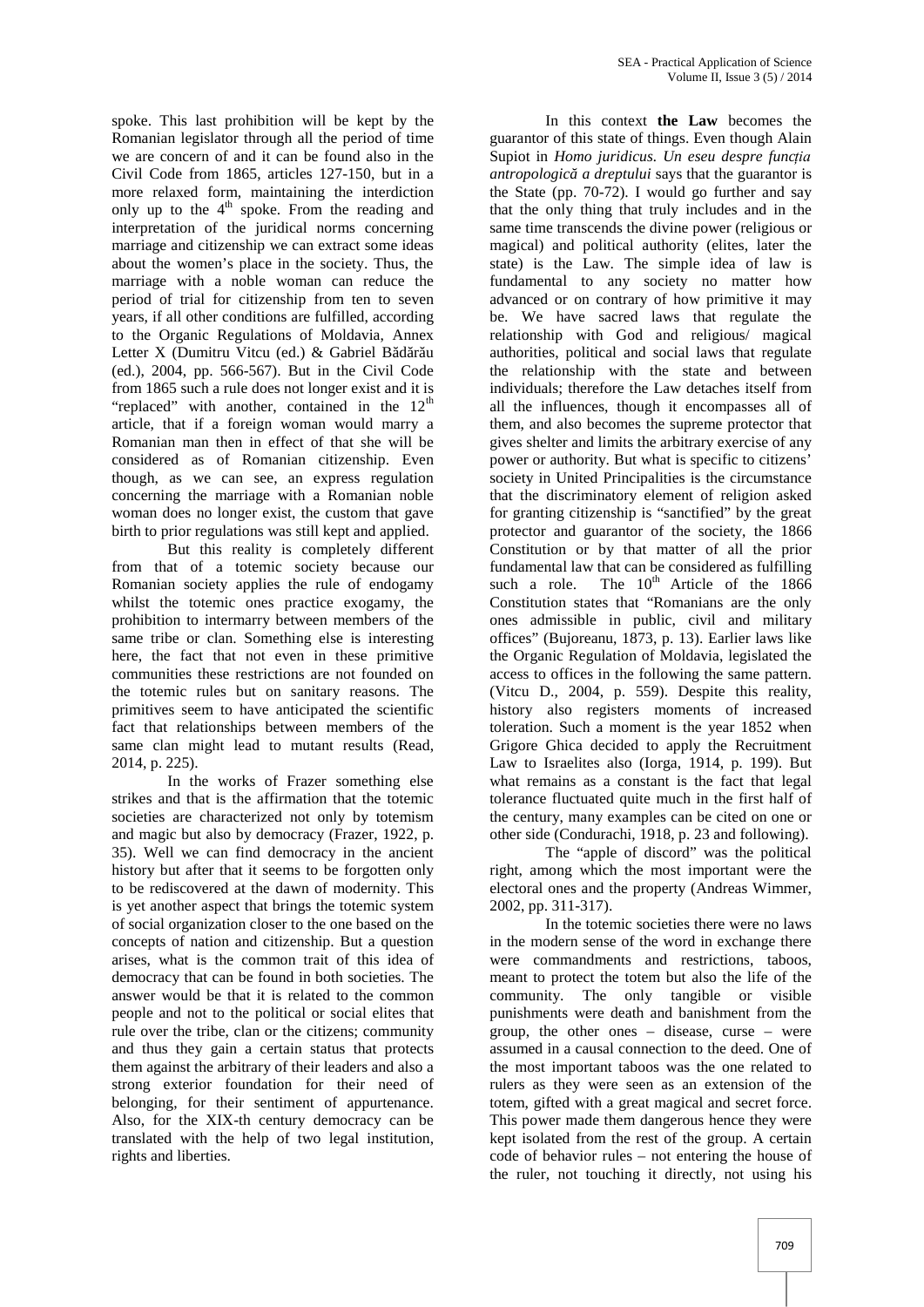objects – was instituted for the protection of the member of the clan. Some tragic events are accounted, the sudden death of a woman after she finds out she has eaten fruits from a taboo place or the sudden death of two men that used the Headman's flint to fire up their pipes. All these deaths have only one cause, pure fear and the belief that getting in touch directly or indirectly with the ruler is an act that leads to death (Freud, 1996, p. 55).

In the citizens' society of the XIX-th century the place of the Totem is taken by the Citizen, namely that individual that represents a free person with rights and liberties that is able to assume them and in the same time to assume obligations towards his fellow citizens and towards the nation and state. If scholars agree that the person of the lord, of the head of church and the judge are extensions of the totem and that every rule that exists has as a sole main purpose their protection and only secondary the protection of others that might find themselves in relation with them, things are not that debated in regard with the citizen.

In the first line of things we find the citizen obligated to follow a certain set of conduct rules towards the symbols of the state, respect for the emblems, insignia or flags, respect for institutions and their representatives. All the criminal codes contain punishments for any act of disrespect or of harming them. Penalties have a magical or religious implication in the totemic societies as in the modern ones, aspect very much studies by many scholars reason for which we won't insist on explaining it here. But in the second line of things we find in the modern period we talk about the occurrence of a change, through the legal system there are instituted penalties also for the authorities that would trespass the freedom, the liberty, property or wealth of the citizen. Now he becomes a totem himself and from this position he benefits from protection, now he has something from that mysterious force that only rulers had once, force that makes him stronger and shelters him from the possible abuses of one authority or other. Moreover, the death penalty is abolished and penalties for the abuse of clerks against the personal interest of citizen are instated. It is also true that such a reality didn't happen in a glance and rooted itself in time. The many regulations of criminal law, from the 1826 Penal Code in Moldavia and Criminal Book in Walachia to the Criminal Code from 1865 together with the one related to criminal procedure, all contain dispositions that are not directed only to the punishment of individuals that trespass the Law, but also related to their protection (Hamagiu C., 1903, p. 999 and following).

Without any doubt we can say that a certain resemblance between the totemic society and the citizens' society exists. Words, symbols and images all convey messages that carry a social and political significance and are meant to (re)create a specific reality with its particularities depending on the time and space of reference. Social and individual identity remains a trait of the man in a society where he lives together with other people. Religion took magic's place, but didn't leave the scene, not even on political level. Nonetheless, some differences can also be identified, especially in the social relationships and the customs or legal norms that regulate it, the most important being that concerning marriage, exogamous in totemic societies and endogamous in the other one. Also, the power of Law, that transcends that of the Ruler of the Church, the laic and religious or magical authority, is yet another distinction.

We can even make prophecies about the past, if one can say such a thing, concerning the evolution of every structural element. Everything will evolve in a steady and firm rhythm to the XXth century up to the moment of totalitarianism when we assist at a literal explosion of symbolism, allegories and mythology and a radical view on social identity. National will become nationalism and from there on xenophobia; the primary practical symbolism of totems will become something else, a symbolism related more or less to occult meanings and a darker rediscovery of the ancient past, all manifested into a continuous propaganda; religion will occupy a place in the international relations and will be once again the cause of many violent events.

### **Acknowledgment**

This work was supported by the strategic grant POSDRU/159/1.5/S/133652, co-financed by the European Social Fund within the Sectorial Operational Program Human Resources Development 2007 – 2013

### **References:**

- [1] Berceanu, B. B., (1999), *Cet țenia*. *Monografia juridic* [Citizenship.Juridic Monography], Bucharest: All Beck.
- [2] Bujoreanu, I. M., (1870), *Legiuirile României vechi și noi câte s-au promulgat până la finele anului 1870* [Romania's laws old and new all that were promulgated up to the end of year 1870], Bucharest: Noua Tipografie a Laboratorilor Români.
- [3] Condurachi, J. D., (1918), *Câteva cuvinte asupra condiției juridice a străinilor în Moldova și Țara Româneaască până la Regulamentul Organic* [A few words on the foreigners' juridical status in Moldavia and Walachia up to Organic Regulation], Bucharest: CULTURA Printing.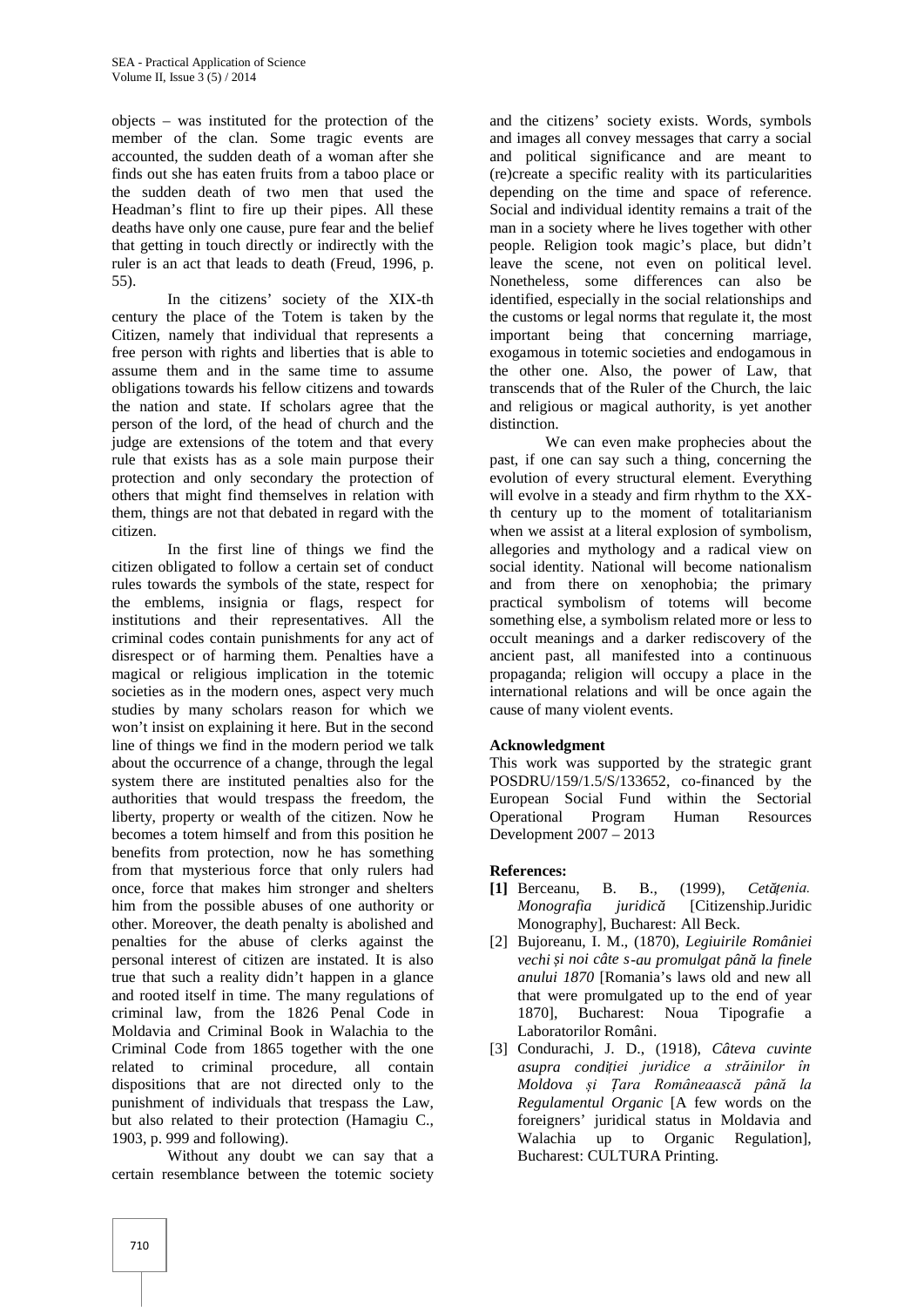- [4] Dieckhoff, A., (2003), *Națiune și rațiune de stat. Identități naționale în mișcare* [Nation and state reason.National identities in moving], translation by Marilena Andrei, Bucharest: Curtea Veche.
- [5] *Documentele Nr. 213* and *Nr. 214* [Documents No. 231 and No. 214]*,* (2014), Central Universitary Library "Mihai Eminescu", Iasi.
- [6] Filitti, I. C., (1914), Corespondența domnilor i boierilor români cu Metternich i cu Gentz între anii 1812-1828 [The Lords' and Romanian boyars' correspondence with Metternich and with Gentz between the years 1812-1828]*, Analele Academiei Române. Memoriile Secțiunii Istorice*, *seria II*, tomul XXXVI, Bucharest: Libr riile SOCEC & Comp. *i* C. SFETEA, pp. 973-1025.
- [7] Freud, S., (1996), *Totem și tabu* [Totem and taboo], revised translation, preamble and notes by Dr. Leonard Gavriliu, Bucharest: Mediarex.
- [8] Hamangiu, C., (1903), *Codul General al României (Codurile și legile uzuale în vigoare 1860-1903)* [The General Code of Romania (Codes and commonly laws in force 1860- 1903)], Volume I, Bucharest: Leon Alcalay Library.
- [9] Hitchins, K., (2002), The idea of Nation among the Romanians of Transylvania, 1700- 1849, *Nation and national ideology past, present and prospects, proceedings of the International Symposium held at the New Europe College, Bucharest, April 6th -7 th 2001,* pp. 78-109.
- [10]Iorga, N., (1914), Istoria evreilor în țerile noastre [History of Israelites in our countries], *Analele Academiei Române. Memoriile Secțiunii Istorice*, *seria II*, tomul XXXVI, Bucharest: Libr riile SOCEC & Comp. i C. SFETEA, pp. 165-205.
- [11] Kog lniceanu, M., (1959), *Discursuri parlamentare din epoca Unirii, 22 septembrie 1857-14 decembrie 1861* [Parliamentary Speeches from the Union era, September 22<sup>nd</sup>  $1857$  – December  $14<sup>th</sup>$  1861], Bucharest: Editura Științifică.
- [12]Mauss, M., (1999), *Sociologie et antropologie* [Sociology and anthropology], introduction by Claude Levy-Strauss, Paris: Quadrige/Puf.
- [13]Oncescu, I., (2011), *Texte și documente privind istoria modernă a românilor 1774- 1918* [Texts and documents concerning the modern history of Romanians 1774-1918], Targoviste: Cetatea de Scaun.
- [14]Read, C., (2014), *The origins of man and of his superstitions*, retrieved from http://www.gutenberg.org/ebooks/46884.
- [15]Sir Frazer, J. G., (1922), *Les origins de la famille et du clan* [The origins of family and of

clan], translation in French by Countess J. de Pange, Paris : Paul Geuthner.

- [16]Sturdza, D. A. & Petrescu G. & Sturdza D. C., (1888), *Acte și documente relative la istoria renascerii României* [Acts and documents relative to the history of Romania's rebirth], vol. I, Bucharest: Carol Göbl Printing.
- [17]Supiot, A., (2005), *Homo juridicus. Un eseu despre funcția antropologică a dreptului* [Homo juridicus. An essay about the anthropological function of law], Bucharest: Rosetti Educational.
- [18]Szemkovics, L.-Ș., (2014), *Matrice sigilare cu stema țării individualizând Unirea Principatelor Române* [Sealing matrices with the emblem of the country individualizing the Union of Romanian Principalities], retrieved from:

http://www.arhivelenationale.ro/images/custo m/image/serban/2014/RA%201%202011/07% 20szemkovics,%20laurentiu.pdf, pp. 65-78.

- [19] Vitcu D. & B d r u G. (Ed.), (2004), *Regulamentul Organic al Moldovei* [Organic Regulation of Moldavia], Iasi: Junimea.
- [20]Wimmer, A., (2002), Political Modernization and the Nationalisation of Society, *Nation and national ideology past, present and prospects, proceedings of the International Symposium held at the New Europe College, Bucharest, April 6th -7 th 2001,* pp. 308-322.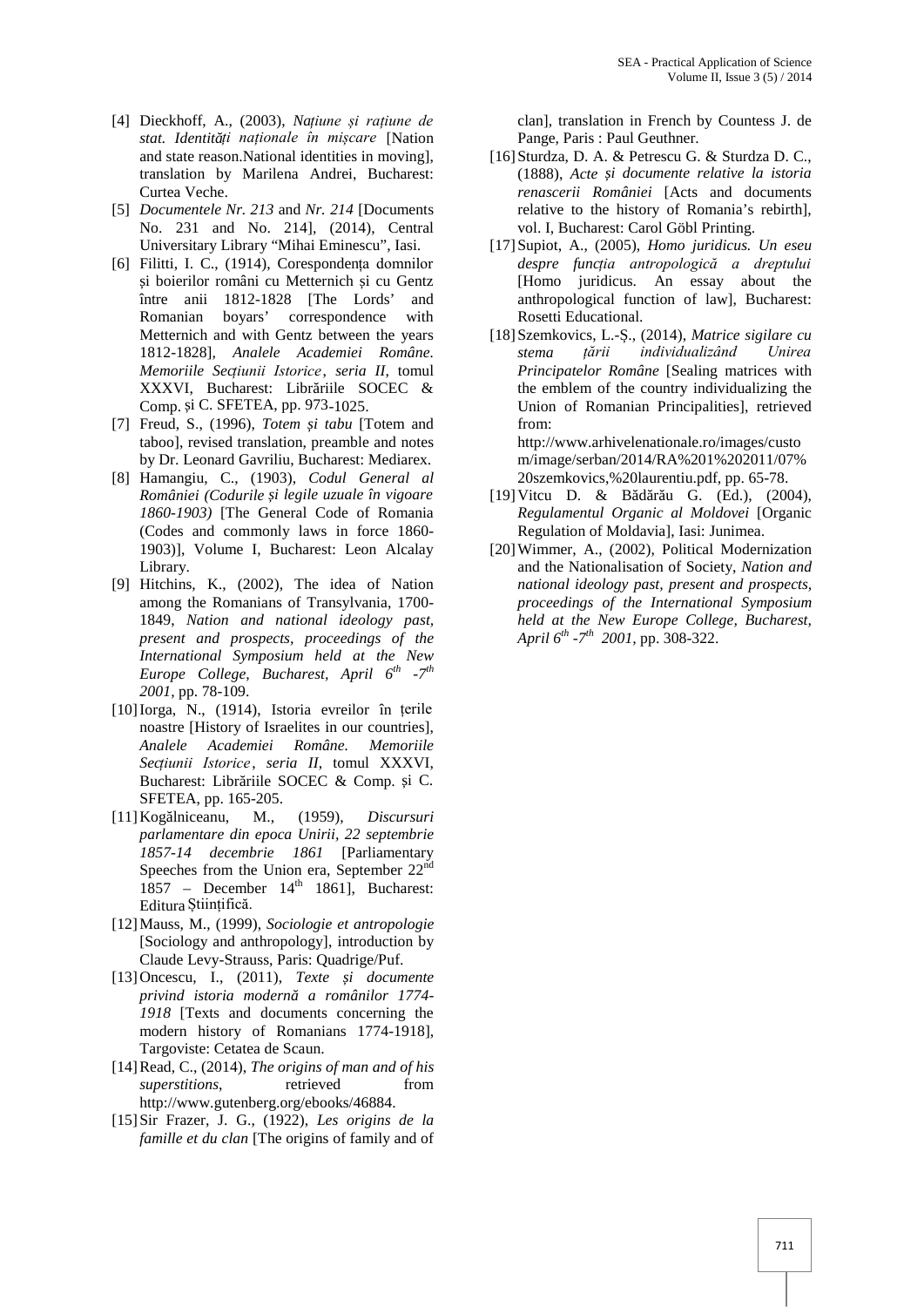

Figure 1. 1848 Romanian Flag with the message "Justice. Brotherhood" http://ro.wikipedia.org/wiki/Fi%C8%99ier:Tricolore1848.jpg



Figure 2. Elder of Wollunqua totem group, Warramunga tribe https://www.wordnik.com/words/Wollunqua



Figure 3. 1859 Flag of Romania with the Eagle and the Bull http://ro.wikipedia.org/wiki/Fi%C8%99ier:Princial\_flag\_of\_United\_Principalities\_of\_Romania.jpg



Figure 4. 1859 Emblem of Giurgiu City Police http://www.optimalmedia.ro/stire-dosare-istorice/matrice-sigilare-apar%C8%9Ainand poli%C8%9Aiei-ora%C8%98ului-giurgiu-(1859-1872)-de-dr.-lauren%C8%9Biu-%C8%98tefan-s/7812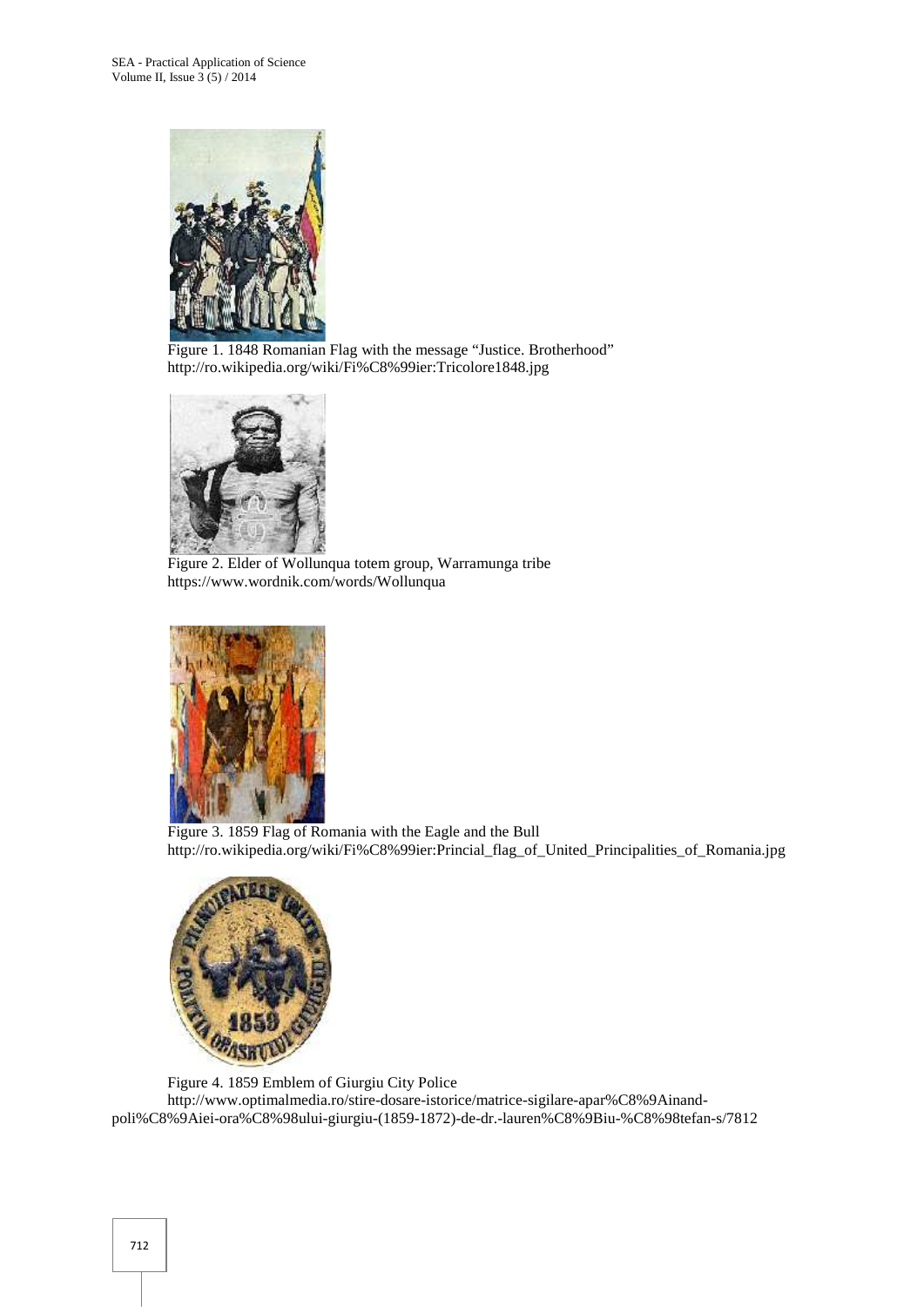

Figure 5. Fire ritual of initiation. Aboriginal ceremony http://driverlayer.com/showimg?v=g&img=http://www.webpages.uidaho.edu/~rfrey/images/220/Passa ge/ABFire-

Ceremony.jpg&org=http://www.webpages.uidaho.edu/~rfrey/220aboriginal\_passage.htm



Figure 6. Totem ceremony. Wollunqua totem group, Warramunga tribe. https://www.wordnik.com/words/Wollunqua



Figure 7. Hanging of Almanac of nobility personified as a man with fox head http://www.zf.ro/ziarul-de-duminica/c-a-rosetti-contemporanul-etern-ii-de-emanuel-badescu-11292940